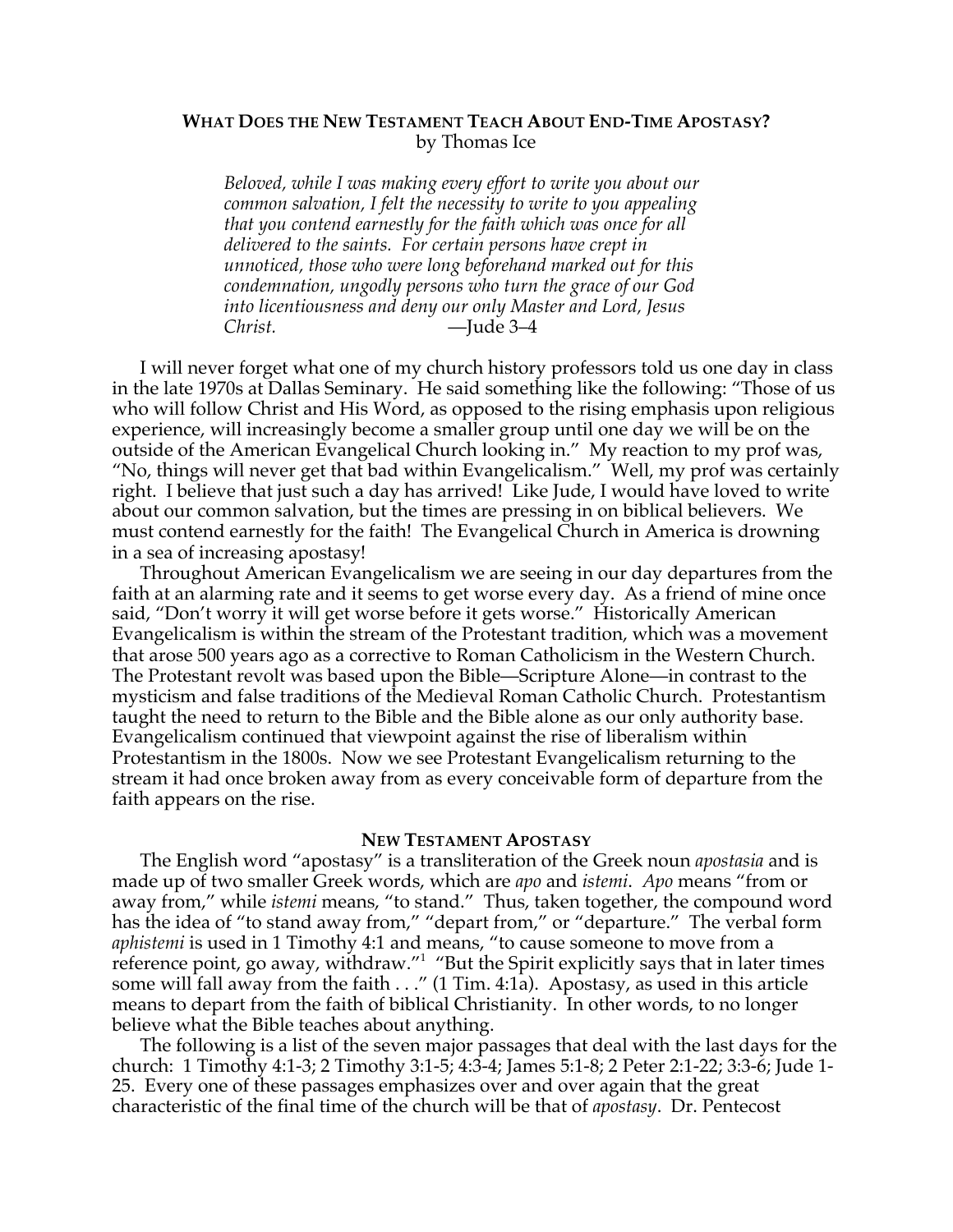concludes: "This condition at the close of the age is seen to coincide with the state within the Laodicean Church, before which Christ must stand to seek admission. In view of its close it is not surprising that the age is called an "evil age" in Scripture."<sup>2</sup> The New Testament pictures the condition within the professing church at the end of the age by a system of denials.

- Denial of **GOD**—Luke 17:26; 2 Timothy 3:4-5
- Denial of **CHRIST**—1 John 2:18; 4:3; 2 Peter 2:6
- Denial of **CHRIST'S RETURN**—2 Peter 3:3-4
- Denial of **THE FAITH**—1 Timothy 4:1-2; Jude 3
- Denial of **SOUND DOCTRINE**—2 Timothy 4:3-4
- Denial of **THE SEPARATED LIFE**—2 Timothy 3:1-7
- Denial of **CHRISTIAN LIBERTY**—1 Timothy 4:3-4
- Denial of **MORALS**—2 Timothy 3:1-8,13; Jude 18
- Denial of **AUTHORITY—2** Timothy 3:4<sup>3</sup>

Dr. Lewis Sperry Chafer, founder and first president of Dallas Theological Seminary, in an extremely insightful statement characterized the last days for the church in the following way:

A very extensive body of Scripture bears on the last days for the Church. Reference is to a restricted time at the very end of, and yet wholly within, the present age. Though this brief period immediately precedes the great tribulation and in some measure is a preparation for it, these two times of apostasy and confusion—though incomparable in history—are wholly separate the one from the other. Those Scriptures which set forth the last days for the Church give no consideration to political or world conditions but are confined to the Church itself. These Scriptures picture men as departing from the faith (1 Tim. 4:1-2). There will be a manifestation of characteristics which belong to unregenerate men, though it is under the profession of "a form of godliness" (cf. 2 Tim. 3:1-5). The indication is that, having denied the power of the blood of Christ (cf. 2 Tim. 3:5 with Rom. 1:16; 1 Cor. 1:23-24; 2 Tim. 4:2-4), the leaders in these forms of righteousness will be unregenerate men from whom nothing more spiritual than this could proceed (cf. 1 Cor. 2 :14). $^4$ 

As can be observed from the above characterizations, apostasy occurs in two basic areas: 1) doctrinal defection from the Bible, and 2) immoral or ungodly behavior. The clear course of the last days for the church consists of constant warnings to the believer, especially to pastors and leaders, to be on guard within the flock against doctrinal defection, commonly known as apostasy. Such a characteristic provides for the believer today a clear sign that we are in the last days of the church age.

When one looks at the seven major passages in the Epistle that warn about apostasy, it is important to note that most of these sections are found in later Epistles, especially in Paul and Peter, providing a farewell warning to the church.

### **LAST DAYS VOCABULARY**

Sometimes Christians read in the Bible about the "last days," "end times," etc., and tend to think that all of these phrases all of the time refer to the same thing. This is not the case, just as in our own lives there are many endings: there is the end of the work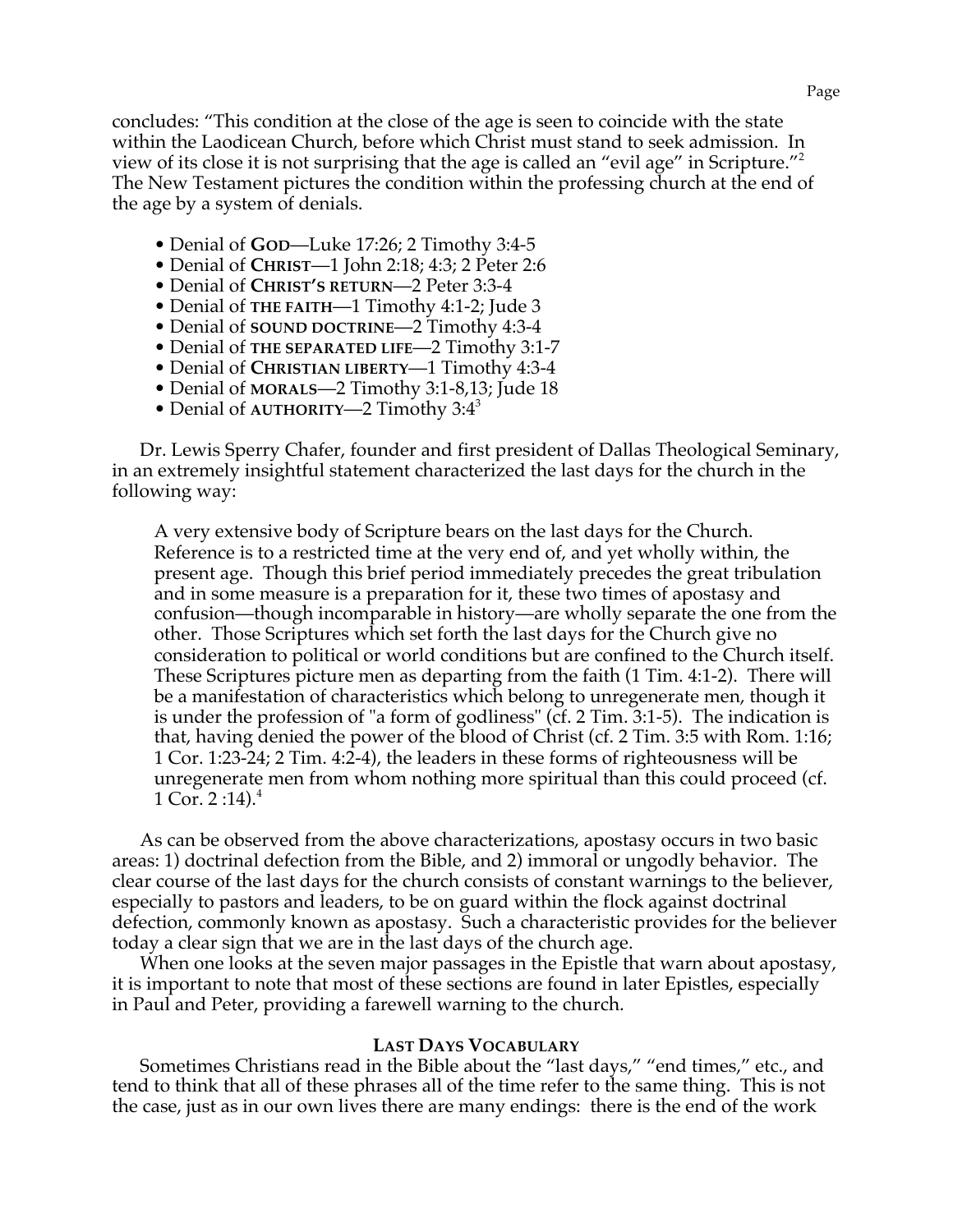day, the end of the day according to the clock, the end of the week, the end of the month, and the end of the year. Just because the word "end" is used does not mean that it always refers to the same time. The word "end" is restricted and precisely defined when it is modified by "day," "week," "year," etc. So it is in the Bible that "end times" may refer to the end of the current church age or it may refer to other times.

There are a number of different biblical expressions which appear to speak of the end times. The Bible teaches that this present age will end with the rapture, followed by the tribulation, which will end with the second coming of Messiah to the earth. Thus, we must distinguish between the "last days" of the church age and the "last days" of Israel's tribulation.

Note the following chart, which classifies and distinguishes between passages referring to the end of the church age and the "last days" for Israel:

> *"latter days"*— 1 Timothy 4:1

*"last days"*—

*"last times"*—

### **BIBLICAL USE OF LAST DAYS ISRAEL**

**CHURCH**

2 Timothy 3:1; Hebrews 1:2;

*"latter days"*— Deuteronomy 4:30; 31:29; Jeremiah 30:24; 48:47; Daniel 2:28; 10:14

*"last days"*— Isaiah 2:2; Jeremiah 23:20; 49:39; Ezekiel 38:16; Hosea 3:4–5; Micah 4:1; Acts 2:17

*"last day"*— John 6:39, 40, 44, 54; 11:24; 12:48

*"last time"*— 1 Peter 1:5; 1 John 2:18

1 Peter 1:20; Jude 18

James 5:3; 2 Peter 3:3

*"latter years"*— Ezekiel 38:8

*"end of time"*— Daniel 8:17; 12:4, 9

*"end of the age"*— Daniel 12:13

The Bible clearly speaks of a last days or end time, but it does not always refer to the same period of time. The contextual referent enables the reader to know whether the Bible is speaking of the last days relating to Israel or the end times in reference to the church.

Many believe that there are specific signs that relate to the end of the church age. However, I believe that it would be too strong to say that there are signs of the end of the church age. Instead, the Bible indicates what the condition of the church will be like—the general course of the age—and then warns about some general trends toward the later part of the church age. Passages like 1 Timothy 4:1–5, 2 Timothy 3:1–5, and 2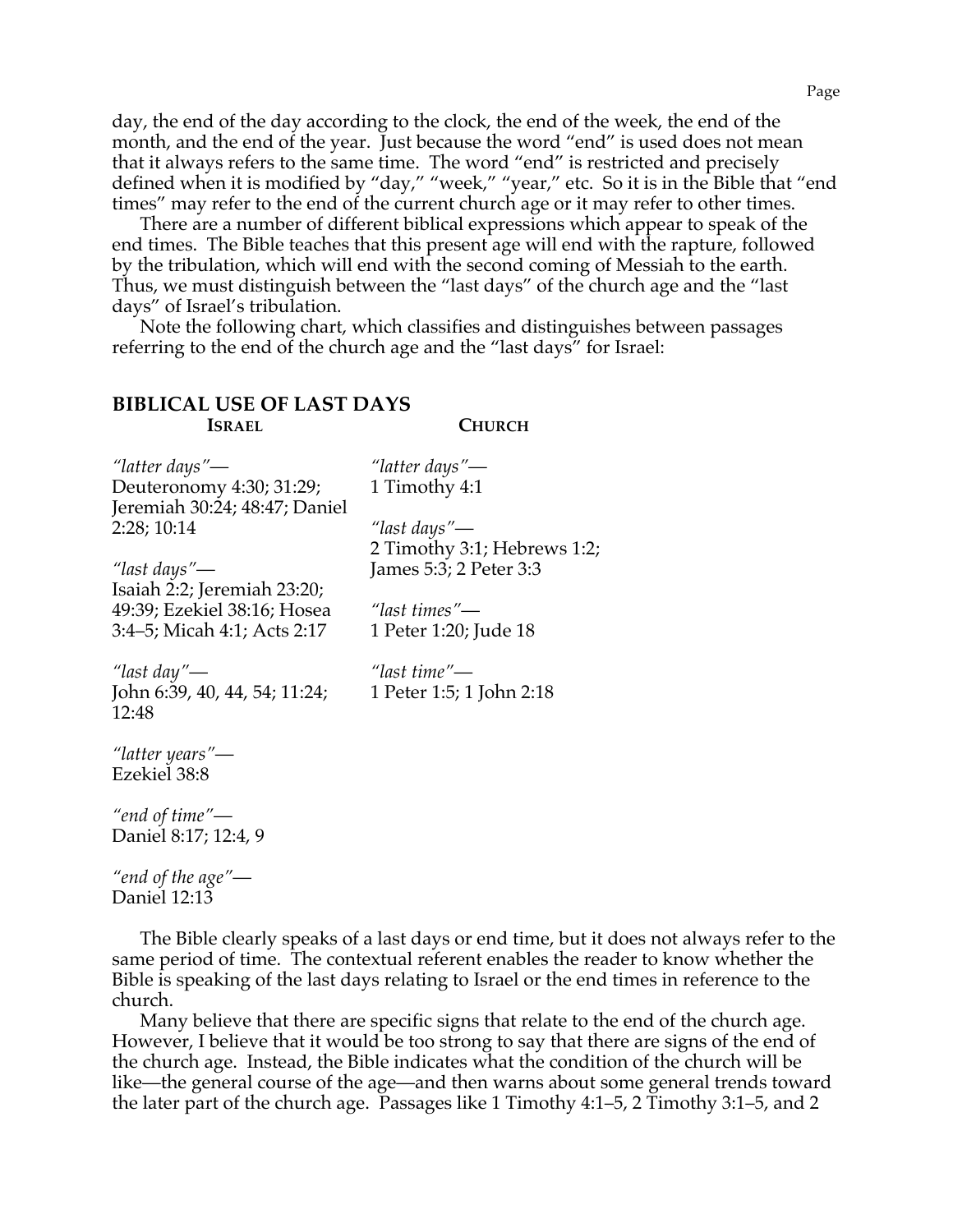Peter 3:3 most likely refer to the second half or latter part of the church age. These passages warn believers about beliefs and lifestyles that are common in the world will enter the church and become common there as well. These passages do not speak about the general moral decline of society, which I do not doubt, instead, it is a decline that was predicted to occur within the church as part of the apostasy.

It can also be noted, that it is hard to quantify such decline. No matter how bad things get, they can always get a little worse. So it is impossible to know specifically how bad things must be in order for something to be a prophetic sign. It is the general condition within the realm of the church in which "evil men and impostors will proceed from bad to worse, deceiving and being deceived" (2 Tim. 3:13).

### **THE CHURCH AGE**

There are a number of New Testament passages where "last days," "last times," and "last time" clearly refer to the present church age in which we now live. The writer of Hebrews says, "God, after He spoke long ago to the fathers in the prophets in many portions and in many ways, in these *last days* has spoken to us in His Son" (Heb. 1:1–2). The contextual nuance of this passage demands that "last days" is a reference to the current church age in which we presently live. In the same way Peter says, "For He was foreknown before the foundation of the world, but has appeared in these *last times* for the sake of you" (1 Pet. 1:20). These "last times," to which he speaks, in that context, must refer to the last two thousand years in which we still live. John adds support to the two previous writers when he says, "Children, it is the *last hour*; and just as you heard that antichrist is coming, even now many antichrists have arisen; from this we know that it is the *last hour"* (1 John 2:18). Jude, speaking of things going on in his day says, "that they were saying to you, "In the last time there shall be mockers, following after their own ungodly lusts" (Jude 18).

The Jewish view of Bible prophecy viewed history as consisting of two ages. The first was *this present age*, the age in which Israel was waiting for the coming of the Messiah. The second was *the age to come*, the age in which all promises and covenants would be fulfilled and Israel would enter into her promised blessings as a result of Messiah's coming. The present age would be terminated by the appearance of Messiah, and the coming age would be introduced by His advent. The present age, then, was to end in judgment, and the coming age must be preceded by this devastation. The New Testament references the present age as the last days (Heb. 1:2). The last days of what? The last days before the coming of the Messianic age.

We see that there are at least four clear references in the New Testament that use end times vocabulary to refer to their own day and the entire church age as the last days. Thus, in that sense, we are clearly living in the last days, since the entire church age is considered the last days. However, that is not what the average person means when they ask, "Are we living in the last days?" They want to know if we are living in a time when the final prophecies of Scripture are being fulfilled. Before I can answer that, we need to look into the use of Old Testament terminology and the last days.

### **OLD TESTAMENT USE OF LAST DAYS**

When we look at Old Testament usage of these terms, we see that they are used differently than those which speak of the church age. I believe that the Old Testament use of this language refers to the time leading up to the coming of Messiah to set up His kingdom on earth, which I would call the tribulation period.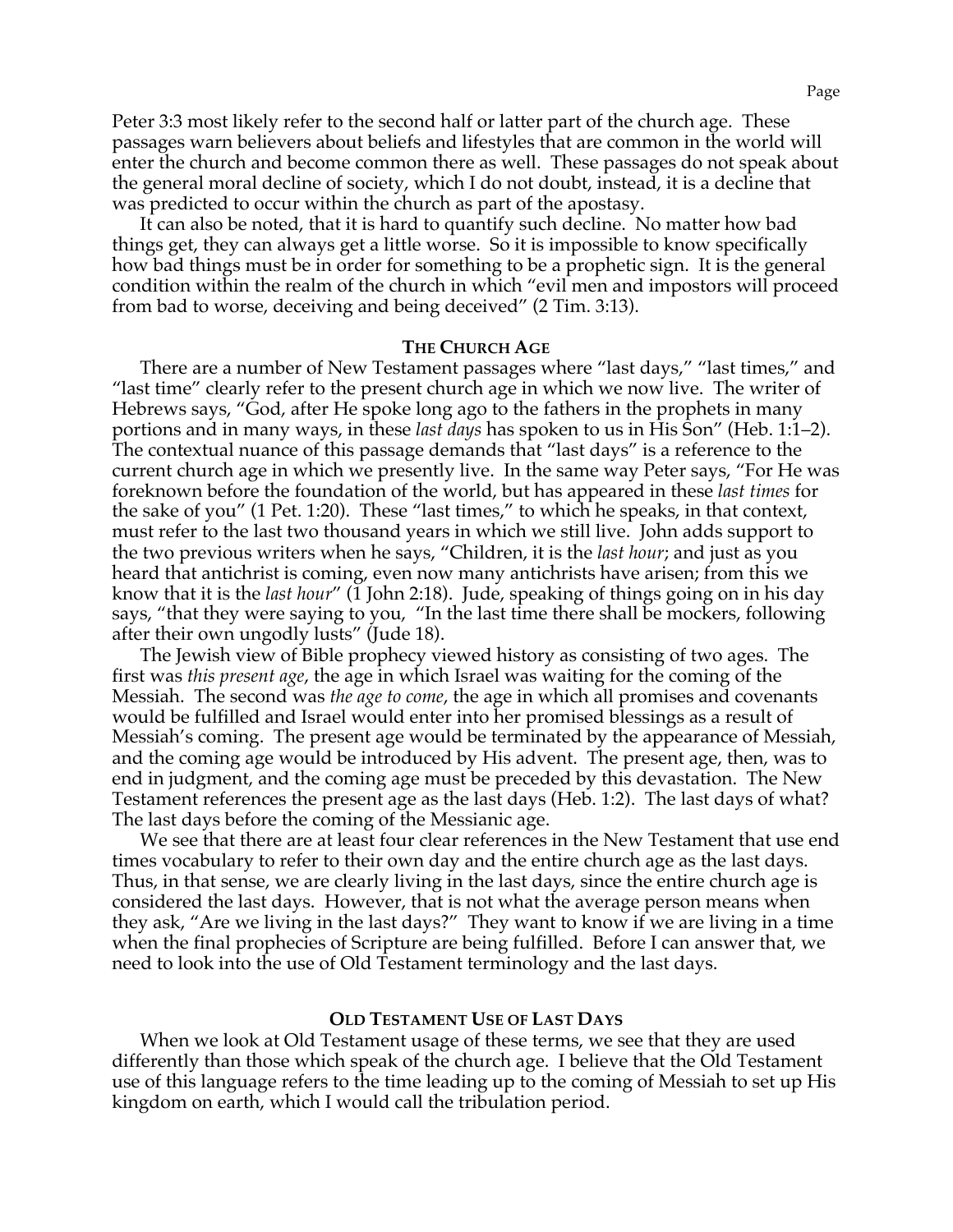A clear example of this is found in Deuteronomy 4:30, which says, "When you are in distress and all these things have come upon you, in the *latter days*, you will return to the LORD your God and listen to His voice." The English word "distress" is the Hebrew word for tribulation—in this context, the tribulation—which means that this text equates the tribulation with the "latter days." Thus, the "latter days" are the tribulation period, which we are not currently living in, but may be on the brink of entering. Of course, the church will be raptured before the world enters the tribulation. Deuteronomy 31:29 uses "latter days" as a reference to the tribulation when it says, "evil will befall you in the *latter days*."

The term "latter days" is used of the tribulation period twice in Jeremiah (30:24; 48:47). Daniel also uses it this way: "However, there is a God in heaven who reveals mysteries, and He has made known to King Nebuchadnezzar what will take place in the *latter days*" (Dan. 2:28). Daniel commences to reveal God's plan for the future, which revolves around events that will unfold in the tribulation period. This is also the case concerning another passage in Daniel: "Now I have come to give you an understanding of what will happen to your people in the *latter days*, for the vision pertains to the days yet future" (Dan. 10:14).

The prophet Daniel uses a whole cluster of other "latter day" terms that all refer to the tribulation period or prepare the way for the kingdom reign of Messiah. Terms like "end of time" (Dan. 8:17; 12:4, 9) and "end of the age" (Dan. 12:13) speak of the endtime, tribulation period, which is yet to come. These terms are used three times in Daniel 12, which is said in verse one of that chapter to "be a time of *distress* such as never occurred since there was a nation until that time." "Distress" is the Hebrew word for tribulation. Thus, the entire context is once again a reference to the coming tribulation.

Daniel 12:4, says the teachings about the end-times in Daniel will be sealed up for the Jewish people until "the end of time." Many prophecy teachers believe that shortly before Christ's return the world would experience an increase in the speed of travel coupled with an explosion of information based upon Daniel 12:4, which says "many will go back and forth, and knowledge will increase." No one would quarrel with the fact that the last one hundred years has indeed witnessed an exponential increase in both the speed of travel and the accumulation of knowledge and thus would be a sign in our time that the end is near. But is this really what Daniel is saying in the passage? I don't think so.

The correct interpretation of the passage is given by Dr. Charles Ryrie in his famous *Ryrie Study Bible* when he says, "As the end approaches, people will travel about seeking to discover what the future holds."<sup>5</sup> Not just people in general, but the Jewish people in particular. This means that many Jews during the tribulation will study the Book of Daniel in an attempt to find out what is going on during this unique period of time. Harry Bultema says, "The movement of to and fro may refer to that of the eyes through leaves. . . . Thus considered it seems to us that the text here speaks of the diligent search of the Scripture at the end of time."<sup>6</sup> Thus, the scope would be limited to the future time of the tribulation and could not justly be applied to our own day.

So are we living in the last days? As you can tell from the above discussion, we are currently living in the last days because we are in the church age, which is called the "last days," "last times," and "last time." However, in no way shape or form are we in the last days, as the Old Testament says of Israel. Those terms, "latter days," "last days," "latter years," "end of time," and "end of the age" all refer a time when Israel is in her time of tribulation. This is a future time, which we could very well be on the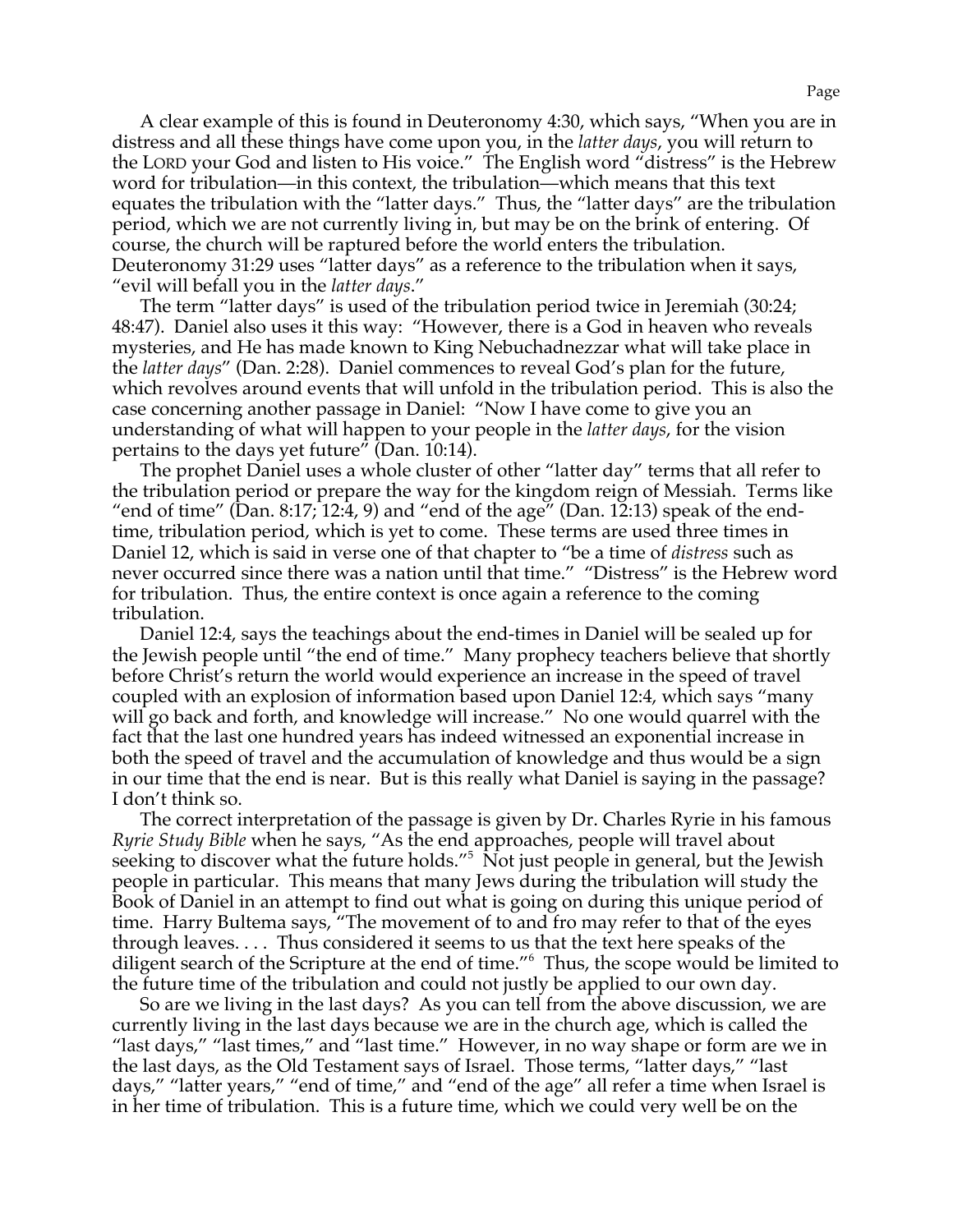verge of entering. I believe that we are seeing the stage being set for last days or end time events of the tribulation. But we are not currently in those times at the present time. However, when we look at passages that speak of the "last days" of the current church age, we clearly appear to be in those days. The last days of the church age is said to be a time of such apostasy that New Testament writers give clear warnings to believers, concerning the time in which we currently live.

### **1 TIMOTHY 4:1–3**

After stating the true faith at the end of chapter 3, Paul now warns against departure from that faith in chapter 4. Paul points out that the Holy Spirit *clearly* is telling him that apostasy will come in the latter days of the church age (verse 1). The term "latter" means "pertaining to a point of time that is subsequent to another point of time,"<sup>7</sup> thus in this contexts it means the latter portion of the church age. Other similar phrases found in the New Testament Epistles have the same general meaning (2 Tim. 3:1; 2 Pet. 3:3; Jude 18). Paul warns to watch out for those within the church that will "fall away from" or depart from the truth. Such defection is the norm today within the church. Paul says, "In pointing out these things to the brethren, you will be a good servant of Christ Jesus" (1 Tim. 4:6).

### **2 TIMOTHY 3:1–5**

In Paul's farewell epistle, he warns "But realize this, that in the last days difficult times will come" (2 Tim. 3:1). Since Paul is speaking to the pastors and leaders within the church, I take it that he is telling us why it will be even more difficult to shepherd the sheep. Basically, he is saying that the sheep will be "lovers of self . . . rather than lovers of God" like they are supposed to be. "For men will be lovers of self, lovers of money, boastful, arrogant, revilers, disobedient to parents, ungrateful, unholy, unloving, irreconcilable, malicious gossips, without self-control, brutal, haters of good, treacherous, reckless, conceited, lovers of pleasure rather than lovers of God; holding to a form of godliness, although they have denied its power; and avoid such men as these" (2 Tim. 3:2–5). Paul uses an inclusio as a literary device to frame his basic idea that "men will be lovers of self . . . rather than lovers of God." The descriptive terms sandwiched between the beginning and ending phrases describe specifically what it means to be a lover of self rather than a lover of God. We can see that this profile fits the behavior of too many within the church of our own day.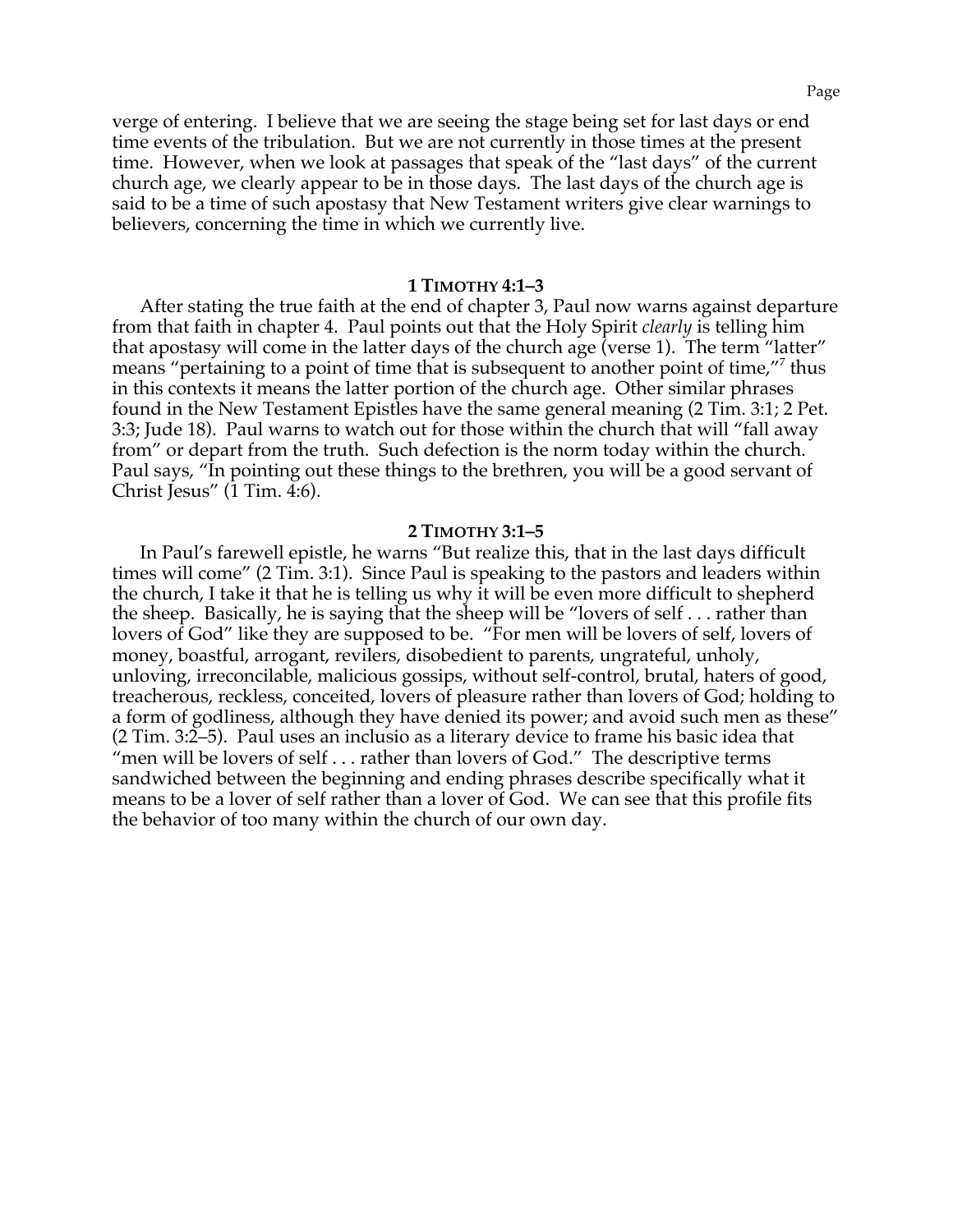# **End Time Apostasy in The Church**

## **lovers of self,**

| lovers of money,        | malicious gossips,    |
|-------------------------|-----------------------|
| boastful,               | without self-control, |
| arrogant,               | brutal,               |
| revilers,               | haters of good,       |
| disobedient to parents, | treacherous,          |
| ungrateful, unholy,     | reckless,             |
| unloving,               | conceited,            |
| irreconcilable,         | lovers of pleasure    |
|                         |                       |

### **rather than lovers of God**

Verse 7 says that they are "ignorant intellectuals" who are "always learning and never able to come to the knowledge of the truth." Talk about an apt description of our own day, this is it! These men within the last days church are said to "oppose the truth, men of depraved mind, rejected as regards the faith" (2 Tim. 3:8). They will have a limit to their success. They will not infect all with their falsehoods.

Paul provides the antidote to such "ignorant intellectuals" in verse 10 when he says, "But you followed my teaching . . ." He reminds Timothy and I would add believers in our own day the following: "But evil men and impostors will proceed *from bad* to worse, deceiving and being deceived. You, however, continue in the things you have learned and become convinced of, knowing from whom you have learned *them*" (2 Tim. 3:13– 14). In other words, "It will get worse . . . before it gets worse." This is why Paul says that in the midst of such opposition one must be confident that God's Word is absolutely the inspired and inerrant Word of God (2 Tim. 3:16).

### **2 TIMOTHY 4:3–4**

Paul speaks in this passage about the need for the faithful man of God to constantly be proclaiming the Faithful Word to believers under their care. Why? Because "the time will come when they will not endure sound doctrine; but *wanting* to have their ears tickled, they will accumulate for themselves teachers in accordance to their own desires; and will turn away their ears from the truth, and will turn aside to myths" (2 Tim. 4:3– 4). This is probably the most apt description one could give of man-made counterfeits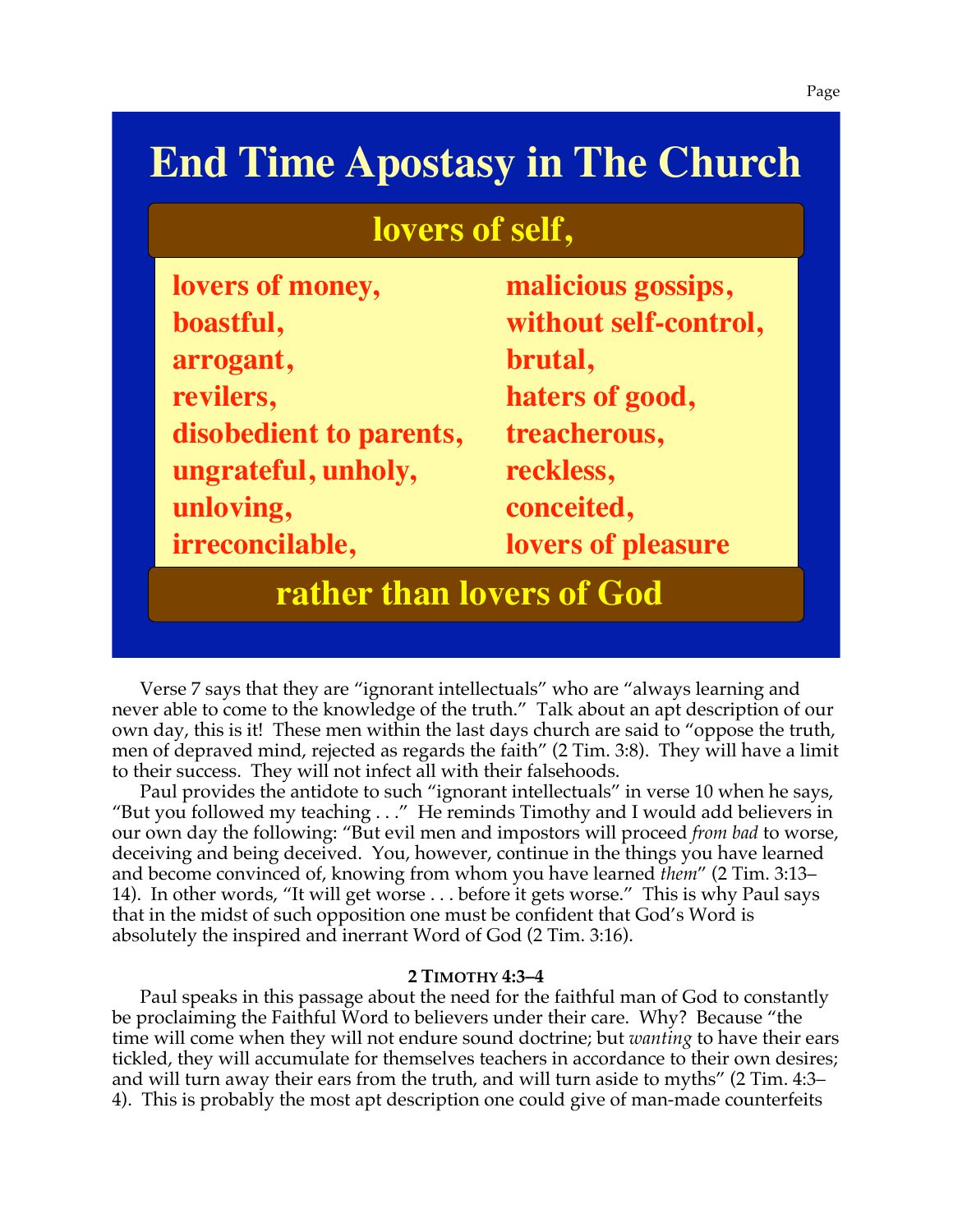within Christendom like the church growth movement, the emerging church, and the emphasis upon human experience instead of the Word of God.

### **JAMES 5:1–8**

In the earliest book in the New Testament canon, James deals with an issue of selfcenteredness in his own day and tells them to "Be patient, therefore, brethren, until the coming of the Lord. Behold, the farmer waits for the precious produce of the soil, being patient about it, until it gets the early and late rains. You too be patient; strengthen your hearts, for the coming of the Lord is at hand" (James 5:7–8). Here we see that we will not be able to root out much of the apostate behavior and thought that invades the church, but we can look forward to the Lord's coming at the rapture so that He will take care of these problems. Our focus in the present is to be upon future, so that we will be motivated to behave correctly in the present. Throughout the New Testament Epistles, the coming of the Lord is said to have such a present impact on the lives of Biblebelieving Christians.

### **2 PETER 2:1–22**

The entire second chapter of 2 Peter is a warning in Peter's final epistle for faithful believers to be on the watch for "false prophets" and "false teachers" (2 Pet. 2:1). These false Christians "will secretly introduce destructive heresies, even denying the Master who bought them, bringing swift destruction upon themselves" (2 Pet. 2:1). Peter further warns that, "many will follow their sensuality, and because of them the way of the truth will be maligned; and in *their* greed they will exploit you with false words; their judgment from long ago is not idle, and their destruction is not asleep" (2 Pet. 2:2– 3). This chapter is an in-depth description of the motives and character of false prophets and false teachers and their "false words." Peter warns believers, especially Christian leaders, to be on the lookout for these kinds of individuals within the church.

### **2 PETER 3:3–6**

Peter's warning for our day is that "mockers will come with their mocking." This phrase is also repeated in Jude 18 without reporting to his readers an account of their mocking as we have here in 2 Peter. Jude just says there will be mockers in the last day. Lenski tells us, "Yes, the first thing they should know or realize is that 'mockers shall come at the days' end," meaning that the second thing to realize is the Parousia itself which shall come after these mockers have appeared.<sup>78</sup> In the same vein Mayor notes, "The existence of these scoffers is a proof of that which they deny. It is one of the appointed signs of the approach of the last day."<sup>9</sup>

So here we are in the twenty-first century, it has been about 2,000 years since Christ left earth for heaven and we see last days mockers all around us. Certainly unbelievers and liberals deny a future second coming and apply a uniformitarian rationale to this issue as described in verse 4. However, there are others, even within Christendom, who deny that there will be a future second coming of Christ. Chief among them are full preterists.<sup>10</sup> Also, partial preterists,<sup>11</sup> while still clinging to a future second coming, by and large scoff at those who believe the traditional understanding that Matthew 24 (see also Mark 13; Luke 21), Revelation 1:7 and 19 teach a second return of Christ that is still future to our time.

Gary DeMar has become a partial preterist who seems to go out of his way to mock Christians who believe that Christ could come at any moment. Even though he admits that Christ will return in the distant future<sup>12</sup> the clear emphasis in his ministry is upon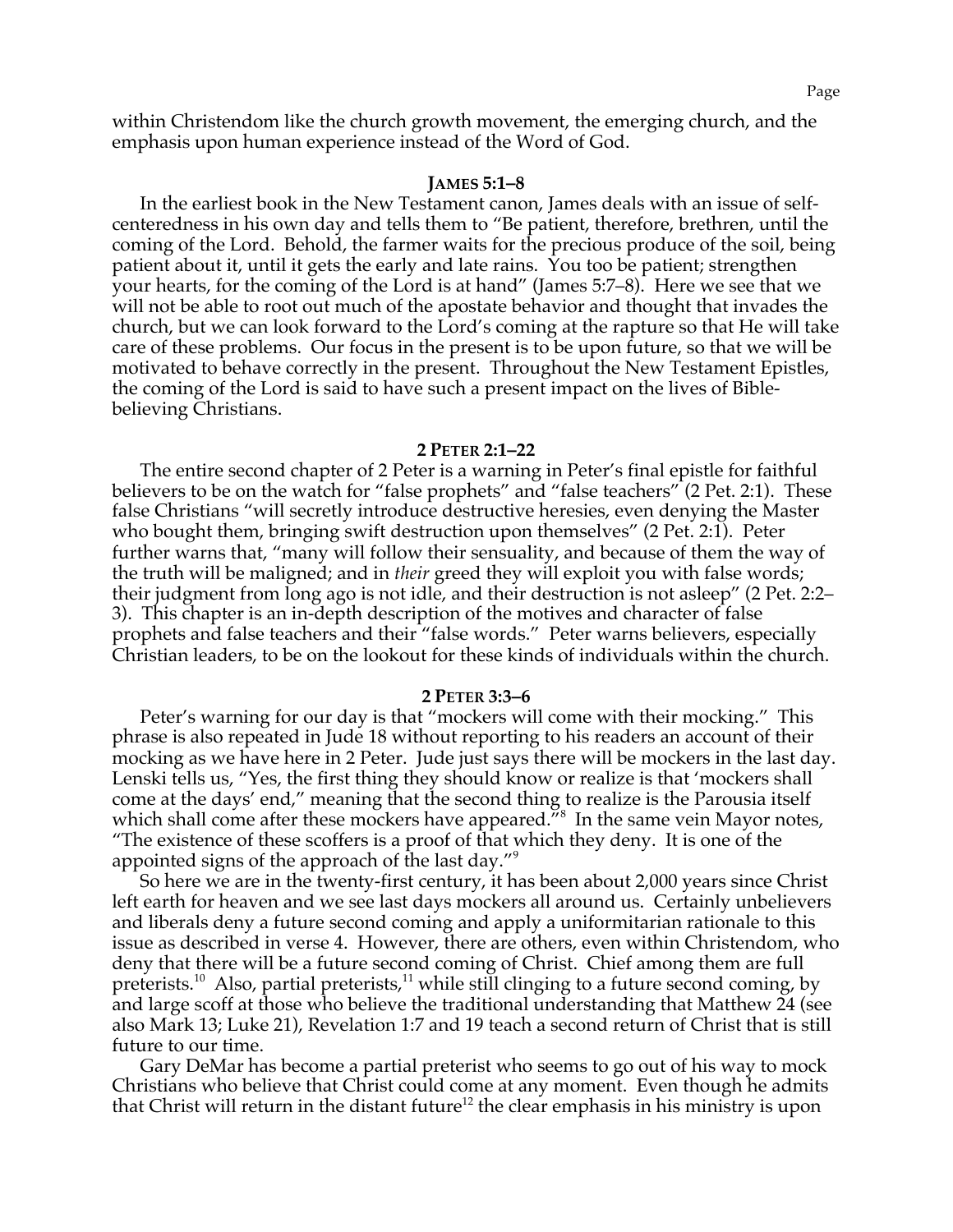why Jesus cannot return in our day and mocking those who believe He can. "We are not end-time scoffers,"13 insists DeMar. Oh really?

In his book *Last Days Madness*, DeMar tells the story from Aesop's fable of the shepherd boy who cried wolf and declares, "In the same way the people of God—the sheep—are harmed by continual shouts of 'the end is near!'<sup>"14</sup> He continues, "By crying wolf and being wrong each time, the church is perceived as unreliable."<sup>15</sup> The fact of the matter is that Christ's return is a one-time event. Just because some have been wrong in the past does not prove that He will not return in the future. That is the point Peter makes in 2 Peter 3 when he notes that such an assumption is undermined by what the mockers willingly ignore (3:5). They ignore God's past intervention in history when He created the world and judged it globally at the Flood (3:5–6). Just as in Aesop's fable, the wolf did come, so also, Jesus will return one day in the future. Just because Jesus has not returned in the past does not mean he will not in the future.

DeMar does not think that last days mockers will ever come in the future since he believes that the 2 Peter 3 passage was fulfilled by A.D. 70. "But the day of the Lord will come like a thief, in which the heavens will pass away with a roar and the elements will be destroyed with intense heat, and the earth and its works will be burned up" (2 Pet. 3:10). He says, "the coming judgments were near for those who first read Peter's letter. The scoffers were alive and well in the first century. People have a right to mock and scoff when they read that Jesus was to come within a generation and nearly 2000 year have passed."<sup>16</sup> Are there no last days scoffers in our day? How could there be last days scoffers in our day if 2 Peter 3 was fulfilled 2,000 years ago? However, has 2 Peter 3 already been fulfilled?

A first century fulfillment is so bizarre that even fellow partial preterists do not agree with DeMar on this point. Ken Gentry has given five reasons why 2 Peter 3 will be future and was not fulfilled in the first century. "First, the thrust of the book seems to promote a spiritual *perseverance* in anticipation of the historical long run—a long run that ends up in the eternal new creation,"17 notes Gentry. "Second, the mockers scoff at the promised second advent of Christ due to the long wait associated with it (2 Pet. 3:2– 4, 9). Despite the trials to come soon (2:9), Peter even suggests it may be thousands of years before Christ's return, in that the delay is based on God's time rather than man's .  $\ldots$  (3:8).<sup> $718$ </sup> When one realizes that 2 Peter was written within four to five years from the time that DeMar says it was fulfilled, there would hardly be reasonable time for any fulfillment.

"Third, the longsuffering of the Lord is due to a process that is necessarily age-long .  $\ldots$  (2 Pet. 3:9)  $\ldots$  (2 Pet. 3:15a). The process of calling the 'all' to 'repentance' unto salvation is one that spans the entire inter-advental era and is still continuing today."<sup>19</sup> So if DeMar's view were true, then there was only a four to five year window of opportunity for salvation. Gentry further notes, "The way that we 'hasten the coming of the day of God' (3:12) is by evangelistic endeavor."20 DeMar's first century fulfillment view makes no sense and is not workable at all in light of this passage. "Fourth, the reference to the unraveling and conflagration of the heavens and the earth is expressly tied to the material creation. Hence, it seems clearly to refer to the consummation and not to A.D.  $70.^{''21}$  "Fifth, the strong detailed language of the destruction of the heavens and the earth seems to go beyond apocalyptic imagery, referring to the actual consummation . . . (2 Pet. 3:10) . . . (3:12).<sup>722</sup> This final point is such an understatement.

Clearly there are last days mockers within the unbelieving world who deny the future possibility of Christ's return due to an anti-supernatural bias. Those are obvious.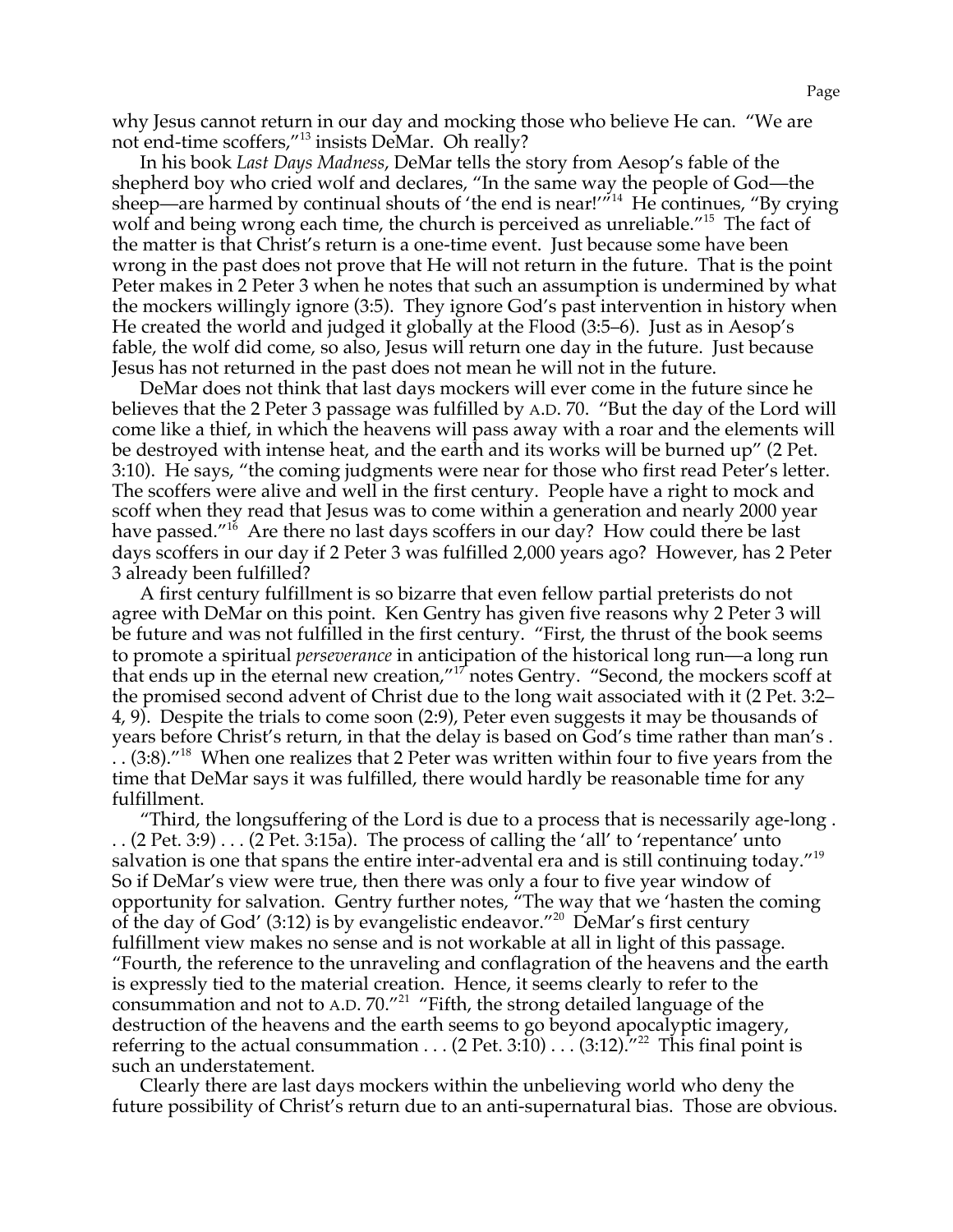It is also obvious that full preterists within Christendom do not ever believe that Jesus will return in the future because they say He returned in A.D. 70. The more subtle approach concerning this matter is practiced by some like Gary DeMar who not only ridicules those of us who believe that Christ could come at any moment but also think that the last day mockers have already come and gone. Such a view blinds one to the warning that Peter issues in this passage since they do not believe it to be a possible threat to the church today. I guess we will have to wait a little longer for Christ's return to actually take place so that the mockers will become aware to the truth of Peter's words.

### **JUDE 1–25**

Peter warned keeping on the lookout for false teachers within the church and one of the last Epistles in the New Testament was written to say that those false teachers have arrived. Jude says, "Beloved, while I was making every effort to write you about our common salvation, I felt the necessity to write to you appealing that you contend earnestly for the faith which was once for all delivered to the saints. For certain persons have crept in unnoticed, those who were long beforehand marked out for this condemnation, ungodly persons who turn the grace of our God into licentiousness and deny our only Master and Lord, Jesus Christ" (Jude 3–4). It appears that contending for the faith is to be of the highest priority within Christian ministry, however, it is rarely mentioned today from most pulpits. There are some that are faithful, but they are in great decline in our day.

### **THE COURSE OF THIS AGE**

I have noticed over the years, about the only group of Christians within America's current Evangelical Church that takes the issue of apostasy seriously are generally the same one's that give attention to the teaching of Bible prophecy. This is likely the case because those who study Bible Prophecy appear to be more aware of the Bible's teaching about the course of the current church age and it's impending end via the rapture. The church age is not characterized by historically verifiable prophetic events, (except her beginning on the Day of Pentecost and her ending with the rapture). But the general course of this age has been prophesied and can provide a general overview of what can be expected during this age. Keep in mind, however, that there are specific prophecy that is fulfilled during the church age that relates to God's prophetic plan for Israel and not directly to the church. For example, the prophesied destruction of Jerusalem and her Temple in A.D. 70 relates to Israel (Matthew 23:38; Luke 19:43-44; 21:20-24). Thus it is not inconsistent that prophetic preparations relating to Israel are already underway with the reestablishment of Israel as a nation in 1948 even though we still are living in the church age.

The clear course of the last days for the church consists of constant warnings to the believer to be on guard against doctrinal and moral defection, otherwise known as apostasy. Such a characteristic provides for the Christian today a clear sign of the end times. Even though specific prophecy is not given concerning the present church age, we see that the New Testament paints a general picture of the course of this age. We see that while the gospel will always be preached throughout the world during the church age, we also see that an increasing apostasy will characterize Christendom during the time when the rapture will take place.

### **CHRISTIANITY OR HINDUISM?**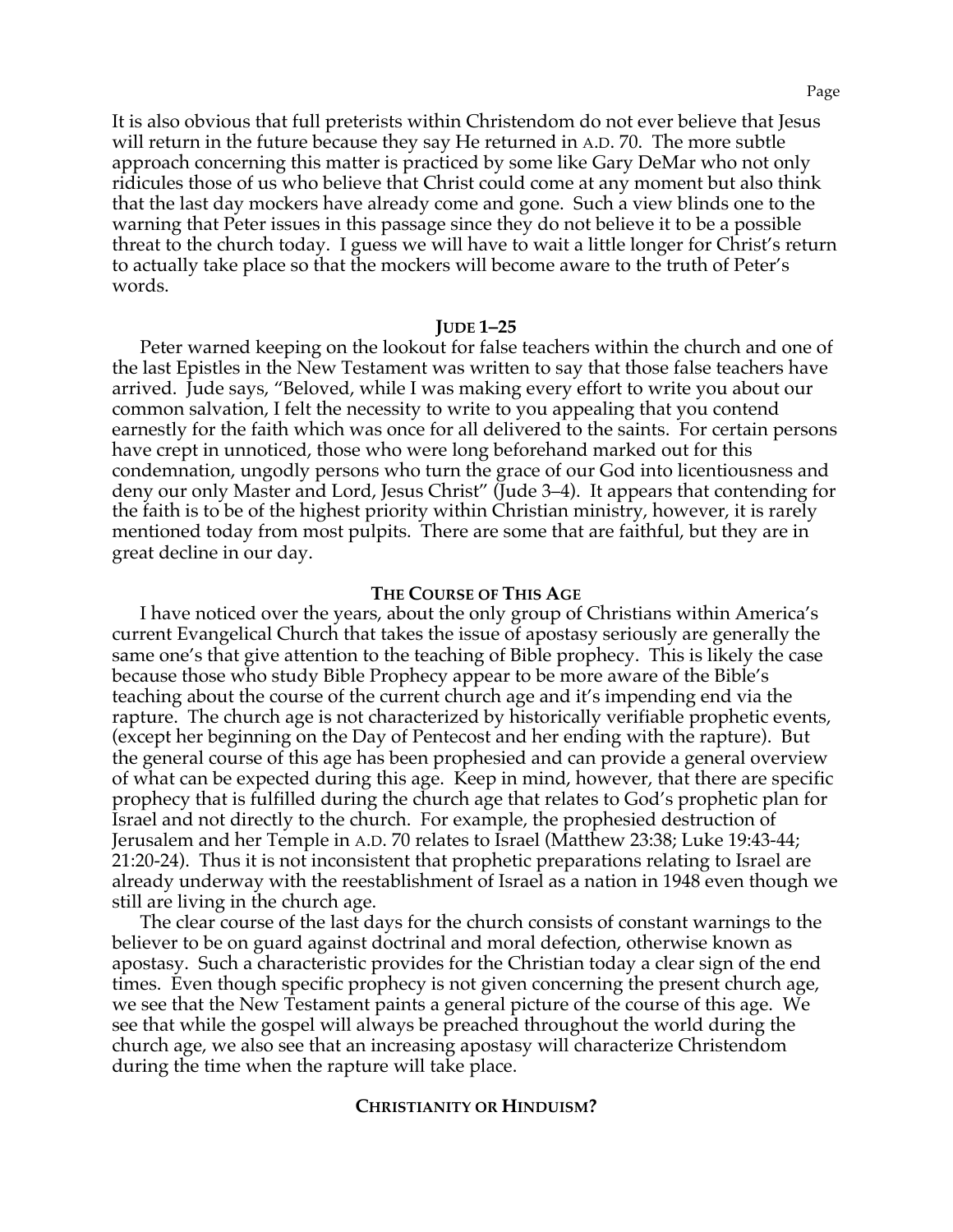Caryl Matrisciana in her new video series exposing the new emerging Christianity entitled: *Wide is the Gate* says at the beginning of her presentation, "There are really only two basic worldviews. The Eastern mysticism of Hinduism . . . and the biblical worldview."23 I have long realized this myself when I learned in the 1970s that Hinduism was the polar-opposite of true biblical Christianity. Thus, any time one moves away from the Bible and its teachings by necessity one has to move in the direction of Hinduism and mysticism. My belief has been verified and strengthened over the years as we have seen metaphysical mysticism increasingly come into the Evangelical church during the last 40 years.

I was amazed to read a similar view back in the early 1890s by a pastor who had developed the same belief, but wrote of it in the late 1800s. Samuel J. Andrews wrote a book entitled *Christianity and Anti-Christianity in Their Final Conflict*. 24 Andrews believes that the polar-opposite of biblical Christianity is what he calls pantheism and the church of his day was moving in that direction. Pantheism, which means that everything is god, is an excellent single term description of Hinduism.

Andrews noted that there are three stages in the history of ideas. "First, their origin the minds of individual thinkers, . . . Secondly, their popularization and general diffusion. . . . Thirdly, when generally diffused, these ideas find their embodiment in laws and institutions."25 Andrews believed that the nineteenth century in which he lived was the second stage of transition to Pantheism, which means that we are clearly in the third and final stage of transition.

When I look at the final form of the apostasy, which will occur during the sevenyear tribulation in which the antichrist will be dominate, it appears to be a false system along the line of pantheism. There will be false signs and wonders that will be the basis upon which the False Prophet supports the Beast or the antichrist as noted in Revelation 13:13–15. This is reiterated in 2 Thessalonians 2:9 when speaking of the man of lawlessness, "the one whose coming is in accord with the activity of Satan, with all power and signs and false wonders." This will be the mysticism and magic of Satan himself. This deceptive apex is said to occur because unbelievers in the tribulation "did not receive the love of the truth so as to be saved" (2 Thess. 2:10). One other passage of note in 2 Thessalonians 2 is verse 7 that tells us that "the mystery of lawlessness is already at work" during the current church age preparing the world for the entrance of the antichrist who is currently being restrained from making a full appearance until after the rapture.

### **CONCLUSION**

Such preparation explains why we are seeing all the world's false religions and belief systems increasingly unite against Bible believing Christians. This is where the world is headed. Either one is for Christ or he will be against him. No middle ground.

The common denominator for all anti-Christians is human experience set against God's revelation. Since biblical Christianity is rooted and grounded in the fact that Second Person of the Trinity became a man and entered history in order that He might die for man's sin as a substitutionary sacrifice in order to provide salvation to those who believe, it is important for unbelievers to shift focus away from the God-Man to human experience. Biblical Christianity has to be stripped of the historical facts of Scripture like creation, the fall, the flood, the call of Abram, the exodus, the conquest, the Temple, the incarnation, the death, burial, resurrection, and ascension of Christ, as well as His second coming. In its place is the self-discovery through some religious discipline of the inner self. Nothing more than human experience.